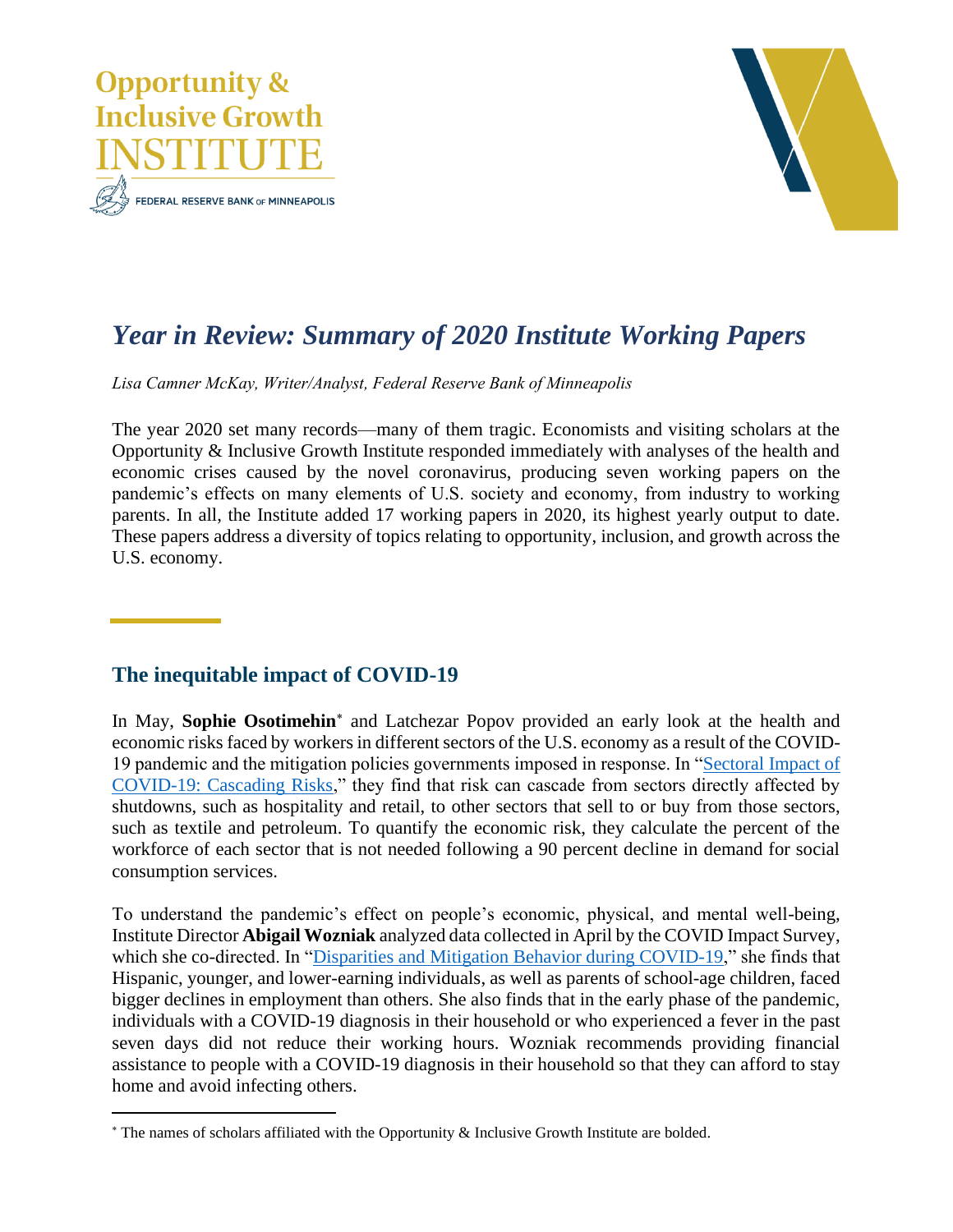

A third paper, ["Measuring Movement and Social Contact with Smartphone Data,](https://www.minneapolisfed.org/research/institute-working-papers/measuring-movement-and-social-contact-with-smartphone-data-a-real-time-application-to-covid-19)" advances pandemic-related research efforts by showing how smartphone data can be used to create measures of human movement, social contact, and economic activity, data that can then be used to analyze how policy affects people's behavior during the pandemic. Victor Couture, **Jonathan I. Dingel**, Allison Green, Jessie Handbury, and **Kevin Williams** then use their measures to explore reductions in inter-county travel and social contact in different parts of the United States in March and April 2020.

**Milena Almagro**, Arpit Gupta, Joshua Coven, and Angelo Orane-Hutchinson also study mobility patterns using GPS data from mobile phones, seeking to explain why Black and Hispanic populations experienced much higher rates of COVID-19 infection than White populations in New York City. In ["Racial Disparities in Frontline Workers and Housing Crowding during COVID-](https://www.minneapolisfed.org/research/institute-working-papers/racial-disparities-in-frontline-workers-and-housing-crowding-during-covid-19-evidence-from-geolocation-data)[19,](https://www.minneapolisfed.org/research/institute-working-papers/racial-disparities-in-frontline-workers-and-housing-crowding-during-covid-19-evidence-from-geolocation-data)" they find that working outside the home at essential jobs and living in crowded housing are strongly associated with higher rates of infection. Black, Hispanic, and low-income people are more likely than others to do both, which helps explain why they have experienced higher COVID-19 infection rates.

While working outside the house will always pose a greater risk of illness than working from home, some employers have attempted to manage COVID-19's spread by requiring that employees do temperature checks and answer symptom questionnaires before coming to work. In ["Who's In](https://www.minneapolisfed.org/research/institute-working-papers/whos-in-and-whos-out-under-workplace-covid-symptom-screening)  [and Who's Out under Workplace COVID](https://www.minneapolisfed.org/research/institute-working-papers/whos-in-and-whos-out-under-workplace-covid-symptom-screening) Symptom Screening?" **Krista Ruffini**, **Aaron Sojourner**, and **Abigail Wozniak** provide some of the first analyses of this new feature of the pandemic workplace. Screening will likely identify many workers as high-risk on any given day, they find, which has economic consequences for those workers. So that employers understand which groups are more likely to be ruled in and out by self-screens, the economists also analyze whether different demographic groups report symptoms differently. This paper was discussed in an article on TheHill.com.

The most recent Institute working papers related to COVID-19 examine the pandemic's impact on different groups of employees. Big cities have a higher percentage of jobs that could be done remotely than less populated areas, but until COVID-19, very few of these jobs were remote, report Lukas Althoff, **Fabian Eckert**, Sharat Ganapati, and Conor Walsh in ["The City Paradox: Skilled](https://www.minneapolisfed.org/research/institute-working-papers/the-city-paradox-skilled-services-and-remote-work)  [Services and Remote Work.](https://www.minneapolisfed.org/research/institute-working-papers/the-city-paradox-skilled-services-and-remote-work)" After the pandemic hit, many of these jobs did go remote, which reduced foot traffic in local service establishments. As a result, low-skill customer service employees in big cities saw steeper declines in employment than their counterparts in less dense areas.

**Misty Heggeness** focuses on the impact of school closures on working parents, a pressing topic for families and policymakers. To do this, Heggeness compares employment patterns in places that closed schools early to places that closed later or not at all. In ["Why Is Mommy So Stressed?](https://www.minneapolisfed.org/research/institute-working-papers/why-is-mommy-so-stressed-estimating-the-immediate-impact-of-the-covid-19-shock-on-parental-attachment-to-the-labor-market-and-the-double-bind-of-mothers)  [Estimating the Immediate Impact of the COVID-19 Shock on Parental Attachment to the Labor](https://www.minneapolisfed.org/research/institute-working-papers/why-is-mommy-so-stressed-estimating-the-immediate-impact-of-the-covid-19-shock-on-parental-attachment-to-the-labor-market-and-the-double-bind-of-mothers)  [Marker and the Double Bind of Workers,](https://www.minneapolisfed.org/research/institute-working-papers/why-is-mommy-so-stressed-estimating-the-immediate-impact-of-the-covid-19-shock-on-parental-attachment-to-the-labor-market-and-the-double-bind-of-mothers)" she finds that when day care sites and schools shut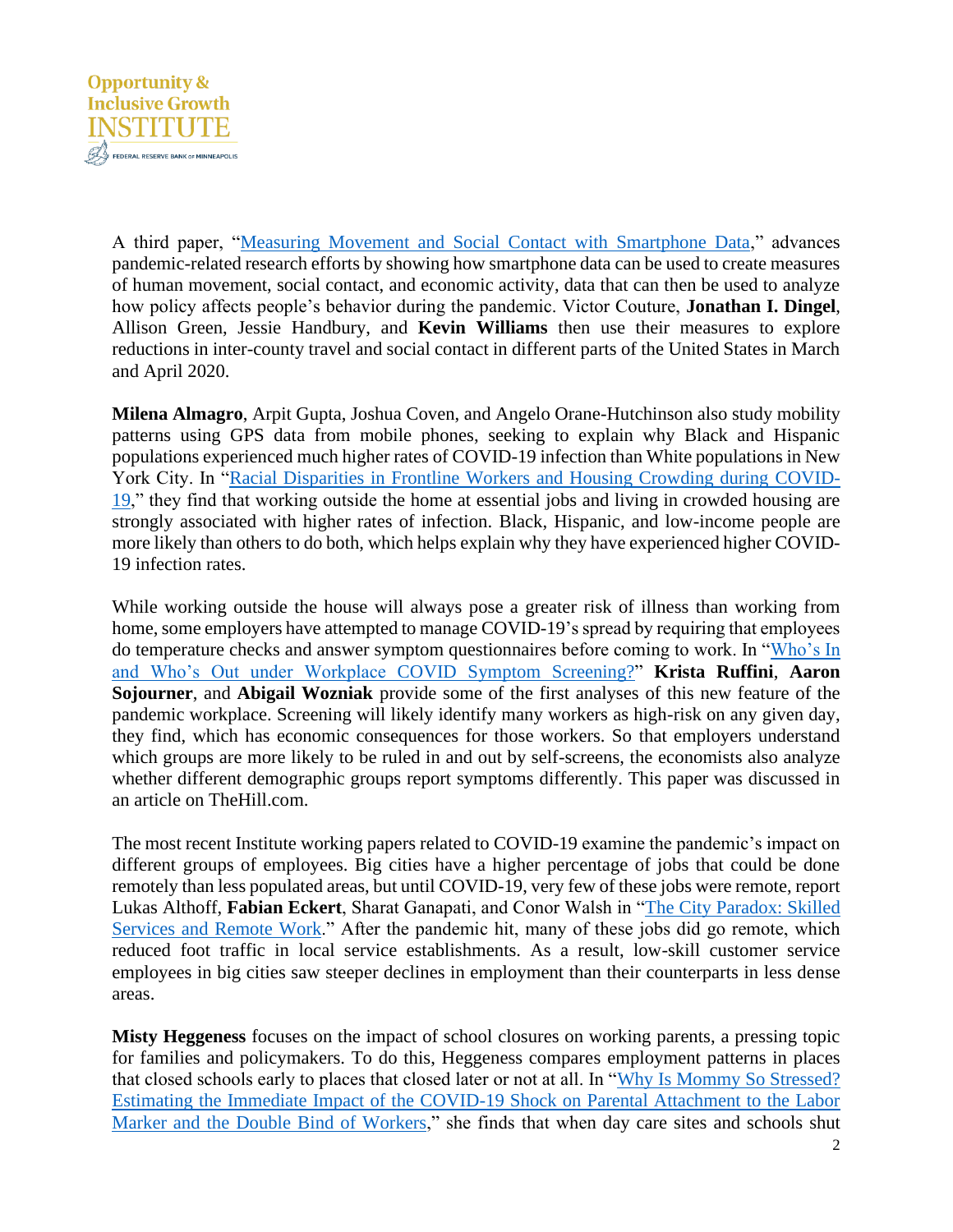

down, mothers with school-aged children—but not fathers—took leave from work to care for their kids. "Mothers who maintained jobs in early closure states were 53.2 percent more likely not to be working than mothers in late closure states," Heggeness writes. She concludes that mothers' careers remain vulnerable to the availability of affordable child care. This article received widespread attention in national media, including the *New York Times*, *Wall Street Journal*, and Yahoo Money.

## **Taxes, gender, and race**

Impediments to women's participation in the labor force are addressed from another vantage point in ["Are Marriage-Related Taxes and Social Security Benefits Holding Back Female Labor](https://www.minneapolisfed.org/research/institute-working-papers/are-marriage-related-taxes-and-social-security-benefits-holding-back-female-labor-supply)  [Supply?"](https://www.minneapolisfed.org/research/institute-working-papers/are-marriage-related-taxes-and-social-security-benefits-holding-back-female-labor-supply) Margherita Borella, **Mariacristina De Nardi**, and **Fang Yang** demonstrate that because most married couples file taxes jointly, many married women experience higher marginal tax rates than they would if they were single, which discourages them from working. Eliminating joint taxation as well as spousal and survivor benefits in the Social Security program would provide a significant boost to participation in the workforce, the researchers find.

Carlos Avenancio-Leon and **Troup Howard** turn their attention to a different part of the tax code: property taxes. In ["The Assessment Gap: Racial Inequalities in Property Taxation,](https://www.minneapolisfed.org/research/institute-working-papers/disparities-and-mitigation-behavior-during-covid-19)" they report that government assessments of Black and Hispanic homeowners' property values are higher relative to the home's actual market value than assessed values of White homeowners' properties. This racial assessment gap has two causes. One, government assessors fail to pay enough attention to the specific neighborhood attributes of where properties are located. Two, minority homeowners are less likely to appeal an assessment than White homeowners; when they do appeal, they are less likely to win; and if they do win, they win less relief. A partial solution is to link assessments to ZIP-code-level home price indexes. This research received national media attention from the *Washington Post*, MPR News, and TheHill.com, among others.

#### **Earnings, consumption, and insurance**

In 2020, Institute scholars also studied individuals' and households' decisions about how much to consume, save, and work when they face an abrupt change to their wages, earnings, or income, which can be caused by events such as a job change, unemployment, or a change in health. Understanding these dynamics improves our ability to evaluate the effects of monetary policy and government benefit programs on different groups of people.

In ["Wage Risk and Government and Spousal Insurance,](https://www.minneapolisfed.org/research/institute-working-papers/wage-risk-and-government-and-spousal-insurance)" **Mariacristina De Nardi**, Giulio Fella, and Gonzalo Paz-Pardo study the wage risks faced by households with different compositions.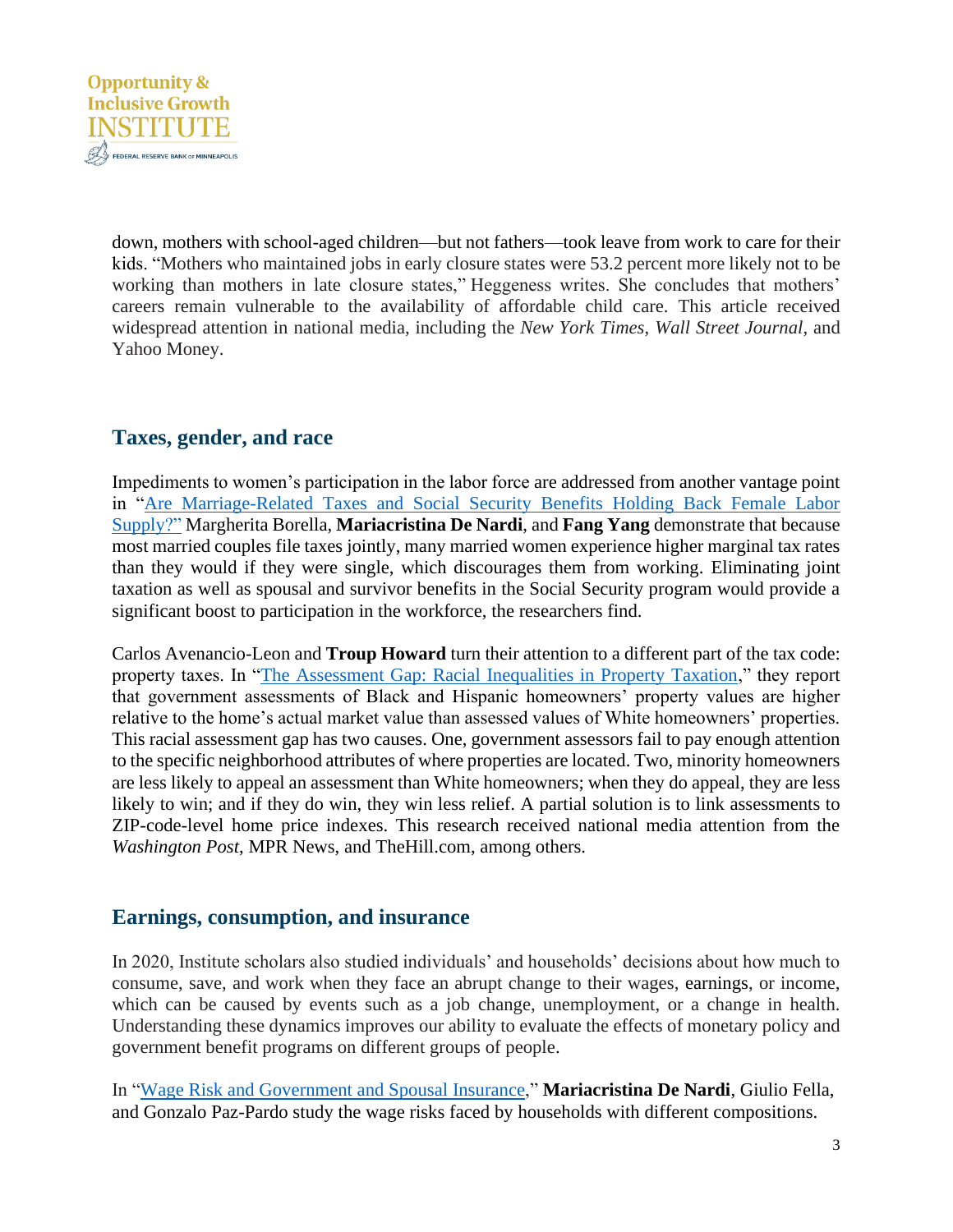

Married people are subject to a sudden change in earnings of their spouse, for instance, but they can plan ahead for that possibility through joint savings and can potentially respond by changing either spouse's labor supply. The authors use this enriched understanding of households' wage risks and labor supply behavior to analyze the impact of tax and welfare policies in the United Kingdom.

In ["Family and Government Insurance: Wage, Earnings, and Income Risks](https://www.minneapolisfed.org/research/institute-working-papers/family-and-government-insurance-wage-earnings-and-income-risks-in-the-netherlands-and-the-us) in the Netherlands and [the U.S.,](https://www.minneapolisfed.org/research/institute-working-papers/family-and-government-insurance-wage-earnings-and-income-risks-in-the-netherlands-and-the-us)" **Mariacristina De Nardi**, Giulio Fella, Marike Knoef, Gonzalo Paz-Pardo, and Raun Van Ooijen find that for male workers in the Netherlands, the risk of a sudden drop in earnings is highest at the beginning and end of their working life and for those at the bottom and top of the income distribution. In the Netherlands, government transfers are a more important form of insurance against earnings loss than in the United States, where family insurance (for example, income from a spouse) plays a larger role.

Old age presents another important source of risk to a household's income due to temporary health setbacks. In ["Why Does Consumption Fluctuate in Old Age and How Should the Government](https://www.minneapolisfed.org/research/institute-working-papers/why-does-consumption-fluctuate-in-old-age-and-how-should-the-government-insure-it)  [Insure It?"](https://www.minneapolisfed.org/research/institute-working-papers/why-does-consumption-fluctuate-in-old-age-and-how-should-the-government-insure-it) Richard Blundell, Margherita Borella, Jeanne Commault, and **Mariacristina De Nardi** find that after age 65, people are subject to large but temporary shocks to both their income and their health. When a decline in income is due to a decline in health, households spend less on car maintenance and luxury goods—not because they don't have the resources, but rather because they don't enjoy consuming as much while experiencing poor health.

## **Geographic distribution of income**

While it's well-known that average wages are higher in cities than in more rural areas, it has been difficult to determine if big cities make workers more productive (and thus earn higher wages) or if more productive workers choose to live in big cities. In ["The Return to Big City Experience:](https://www.minneapolisfed.org/research/institute-working-papers/the-return-to-big-city-experience-evidence-from-refugees-in-denmark)  [Evidence from Refugees in Denmark,](https://www.minneapolisfed.org/research/institute-working-papers/the-return-to-big-city-experience-evidence-from-refugees-in-denmark)" **Fabian Eckert**, Mads Hejlesen, and Conor Walsh study the wages of 80,000 refugees who were assigned where to live by the Danish government. While all refugees' wages are similar when they first arrive, those who were randomly settled in Copenhagen, Denmark's one large city, grow about 35 percent faster every year than the wages of refugees settled elsewhere. The reason, the researchers find, is that over time, refugees in Copenhagen are more likely to work at more productive firms and in more skill-intensive occupations than refugees elsewhere, which pay higher wages.

**Eckert** and co-authors Sharat Ganapati and Conor Walsh continue this line of research with an investigation of why wage growth in cities has been so much faster than wage growth elsewhere. This was not always the case; for much of U.S. history, economic growth was faster in the country's poorer regions than its wealthy ones. That changed around 1980. The reason, the researchers explain in ["Skilled Scalable Services: The New Urban Bias in Economic Growth,](https://www.minneapolisfed.org/research/institute-working-papers/skilled-scalable-services-the-new-urban-bias-in-economic-growth)" is